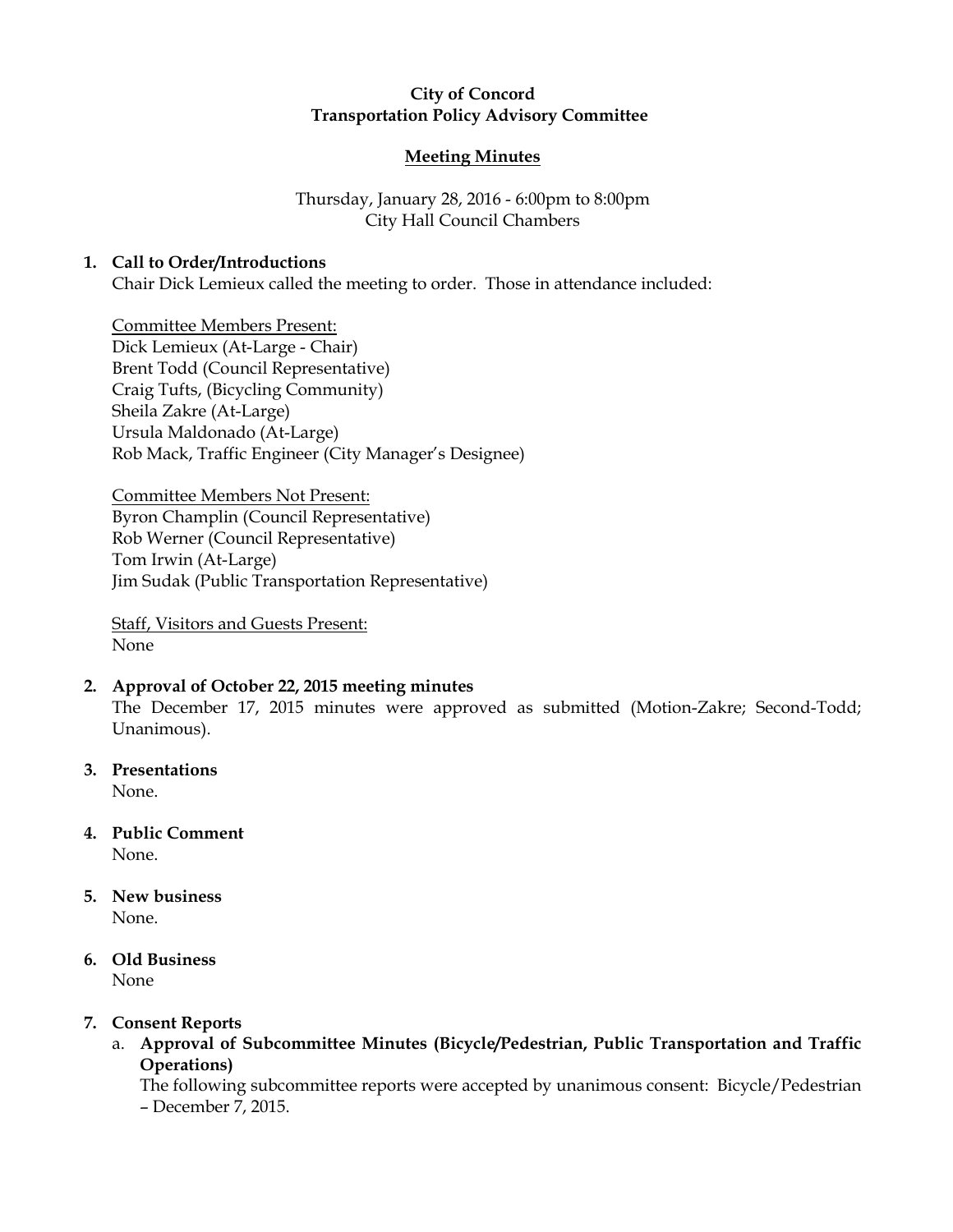# 8. City Council Meeting Update

Brent Todd reported that at its January 11, 2016 meeting, City Council, in response to public concerns on the three-lane conversion, voted to reconsider project safety improvements including potential alternatives that retain the current four-lane roadway rather than the previouslyapproved conversion to three lanes. Council also discussed CIP project priorities including the Main Street 'bookends' project recommended by TPAC in December.

TPAC members further discussed the Loudon Road project with particular focus on improvements that meet the project's primary purpose to mitigate existing corridor safety deficiencies. The City Engineer's January 4, 2016 project status report to City Council was also reviewed and discussed. TPAC approved a motion to submit a recommendation to Council that TPAC strongly endorses the three-lane conversion project as approved on February 10, 2014, as well as the City Engineer's project status report to City Council dated January 4, 2016, and recommends that another public information meeting on the project be held (Motion-Zakre; Second-Maldonado; Unanimous). Staff was requested to formalize the TPAC statement in a report to Council.

# 9. TPAC Referrals from City Council, Staff and Chair

a. Referral by the Chair to discuss the status of the sections of N. and S. Main Street immediately north and south of the Downtown Complete Streets Project

Rob Mack presented staff's pavement marking layout plan proposed for both of the subject section of Main Street, also referred to as the 'bookends'. On the southern segment (Storrs Street to Concord Street), existing parking spaces are retained but the current 4-lane markings are revised to converge to a two-lane section with six-foot painted divisor essentially matching the Main Street complete street section to be constructed north of Concord Street. Bicycle lanes or shared-use lanes are also included consistent to the new project to the north. On the northern segment (Centre Street to Storrs Street) existing lane use is retained, but lane width is reallocated between existing curb lines. A four-foot lateral relocation of the existing raised median is also proposed to allow adequate space for the addition of a bicycle lane on each side of the segment.

This project has been added as a subproject to CIP 460 (Downtown Complete Streets Project) for the proposed FY17 CIP with a \$260,000 budget which includes milling and resurfacing the segments in addition to the revised lane-use markings. The new project is subject to approval by City Council this June.

#### b. Referral by the Chair to discuss transportation project priorities for the coming years

Rob Mack reported that TPAC's consent report regarding transportation project priorities would be submitted to Council in their February 8, 2016 agenda package. TPAC's recommendations made at the December 17, 2015 meeting were compiled by staff into the consent report, draft copies of which were distributed to attendees.

c. Referral from Engineering to discuss speed limits city-wide (Engineering: 11/19/15) Not discussed.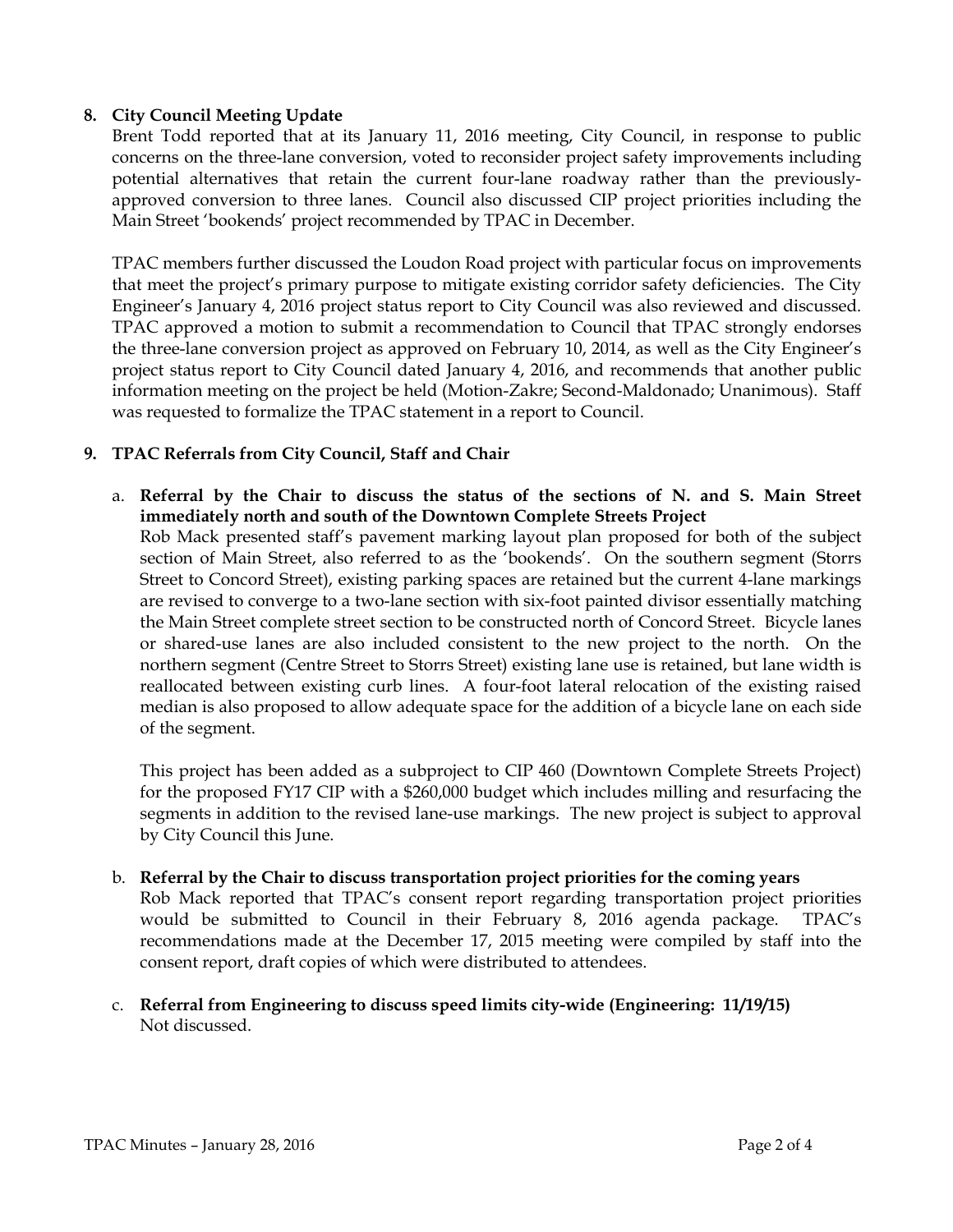### 10. Status report on subcommittees

### a. Bicycle/Pedestrian Committee, Craig Tufts

Craig Tufts reported that TPAC-Bike/Ped and Central NH Bicycle Coalition continue planning for a bike-lane demonstration project in the downtown area in conjunction with Bike-to-Work Day in May 2016. The demonstration would include temporarily laying out a buffered bike lane along a block or two of N. State Street in the downtown area by overriding parking spaces for the day and placing temporary pavement striping lines to indicate bike lanes. The group met with city staff earlier this month to discuss feasibility and logistics related to staging such an event. He also noted that work continues on the pedestrian master plan with current efforts focused on a visions/goals statement.

### b. Public Transit Committee, Tom Irwin

The chair reported that TPAC-PT did not meet this month. CAT and NHDOT continue to work on a specification for the new bus acquisition.

### c. Traffic Operations Committee, Rob Mack

Rob Mack reported that TOC met on January 19, 2016 and discussed: a resident request to remove the passing zone on NH 132 north of Hoit Road; a resident request for a Hidden Driveway sign; a resident request to designate Thorndike Street as a walk-to-school route for priority snow plowing; and a staff recommendation to reconfigure the skewed Old Loudon Road/Portsmouth Street intersection to a right-angle intersection in conjunction with the planned repaving of both streets this summer.

#### 11. Staff Updates

## a. Downtown Complete Streets Improvement Project – TIGER 2012 (CIP460)

Rob Mack reported that work on S. Main Street will begin this spring. City Council has not yet decided on options for decorative lighting.

#### b. US Route 3 North Improvements (CIP 35)

Rob Mack reported that the project is substantially complete except for signals which will be finished in the coming weeks. The final pavement wearing course as well as street trees will be placed this spring.

#### c. Sewalls Falls Bridge Replacement Project (CIP 22)

Rob Mack reported that pilings are being installed for the western abutment and work continues on removal of the existing bridge truss.

## d. Loudon Road Corridor Improvements (CIP 19)

Rob Mack noted the prior discussion of this project in Item 8, above. A draft submission of final plans and construction documents has been forwarded to NHDOT. Further work on right-of-way easements is on hold pending Council action on the project.

## e. Mountain/Shawmut/East Side/Exit 16 Roundabout (CIP 24)

Rob Mack reported that project design is underway. The first public information meeting on the project will be scheduled in late February, with a status report provided to Council in March. Design will continue through the winter with construction planned for next spring or summer.